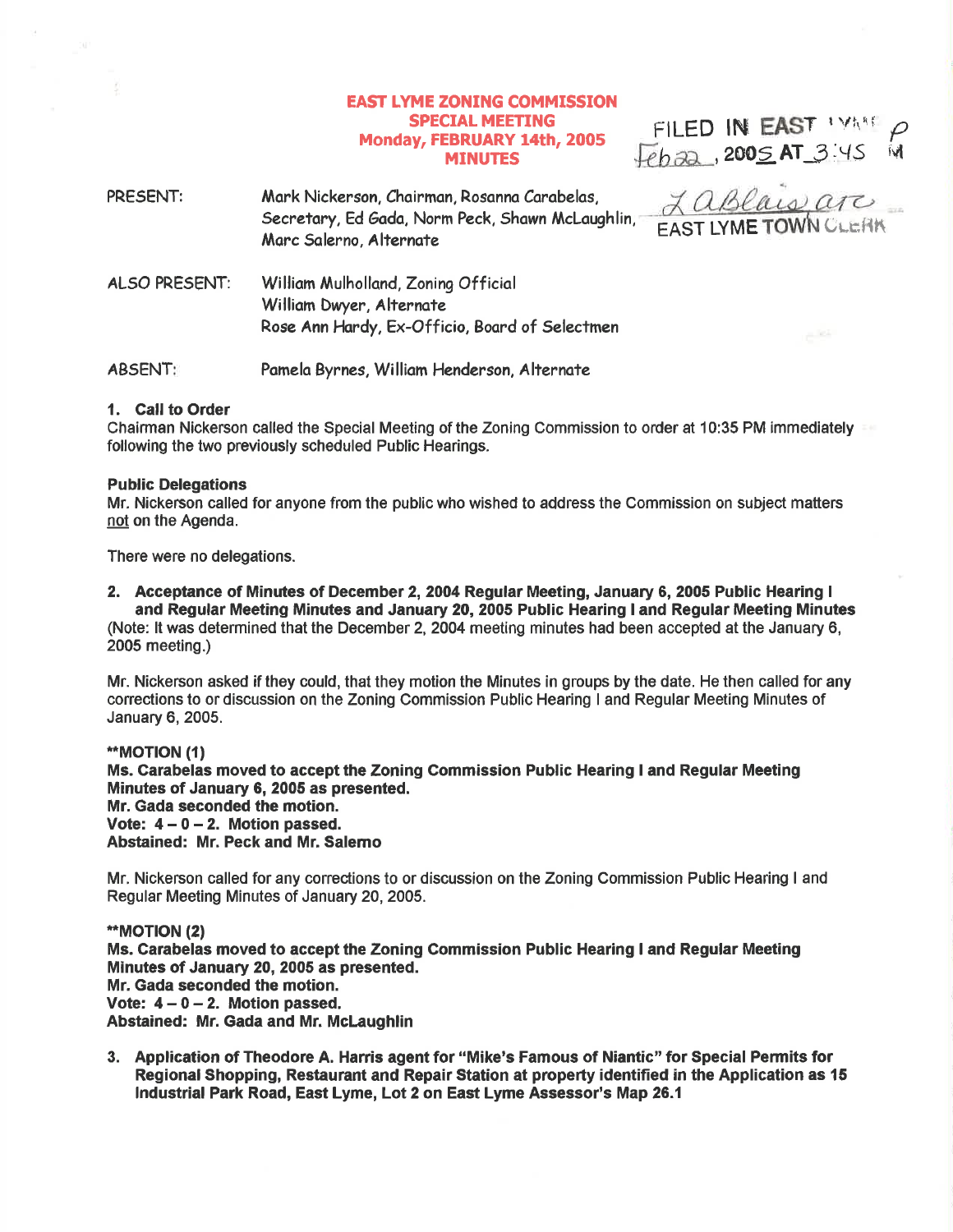Mr. Nickerson said that they heard a lot of testimony over the two nights of the public hearing – he suggested that they have staff present draft motions forthem for and against the application and supply possible conditions that could be put on the events.

Mr. Mulholland asked if this is what they wanted - some suggested motions for and against and possible conditions.

Mr. Nickerson said yes – as they can have 199 people for outdoors events however indoors, there are no restrictions.

Mr. Gada said that he would like to get some ideas on how many people would be at these events.

Ms. Carabelas said that she would like to see restrictions on the Town road behind the school. Mr. Nickerson said that it really was not up to them to police the school's driveway. The school can bring that up to the Board of Selectmen. He asked if everyone was comfortable with staff putting together something forthem to look at and use as a discussion point.

Mr. Peck asked what the need was. With the events – anything over 199 has to go to the Town for permission. He said that it seems to him that there are three issues – traffic, noise and the zoning regulation issue and if this is an auto sales operation.

Mr. Gada said that they have heard from Mike's several times and that these other applications have been put off for some time. He suggested that they clean some things off of their plate and come back to this.

# \*\*MOT|ON (3)

Dr. Gada moved to switch the order of the agenda in this section to address the Public Hearings that they had closed this evening first  $-$  the new order: Items  $-$  4.  $-$  5., and then 3. Ms. Carabelas seconded the motion. Vote:  $6-0-0$ . Motion passed.

(Discussion afterthe Jeffrey McNamara and Plaza Ford decision was made) Mr. McLaughlin said to Mr. Nickerson that he would like to step down, as he is not familiar with the record. Mr. Dwyer, Alternate was seated and Mr. McLaughlin left.

Mr. Nickerson said that he couldn't think of a befter place in Town where this belongs. The 35,000 vehicles is high, higher than normal and the traffic study also assumed that there would be approximately three people to a car. lf they look at the use versus the Stop & Shop, they do not seem to be over taxing that two-tenths of a mile especially since that area had just been totally redone.

Mr. Dwyer said that the area is an industrial park, for industrial use and noise has nothing to do with the applicant, as it is a State road.

Ms. Carabelas said that she was apprehensive about the events and 100 people riding on Pennsylvania Ave. on a weekend in the summer.

Mr. Dwyer said that they are motor vehicles using a State highway and the impression that she is giving is that she does not want them using the State highway.

Mr. Nickerson said that there is a Harley-Davidson dealership in Groton that has been there for 25 years without problems. He also noted that if the dealership is not in our Town that it would not stop people from going through our Town to get to it in another Town. The events could ride through our Town anyway and we could not control that. We can't control public streets - this is a free country and we are land use and have nothing to do with traffic control.

Mr. Dwyer said that Harley was in East Lyme - they started here first - down West Main Street from Gada's.

Mr. Gada said that he had specific questions for staff and that it had to do with the nine questions that were raised asking if it was legal for a dealership to be in the Ll zone.

Mr. Peck said that we are concemed here with public safety, traffic volume and noise and we do not deal with dollars/economics. When Mike tells us that most of his people come forthe restaurant, shopping and the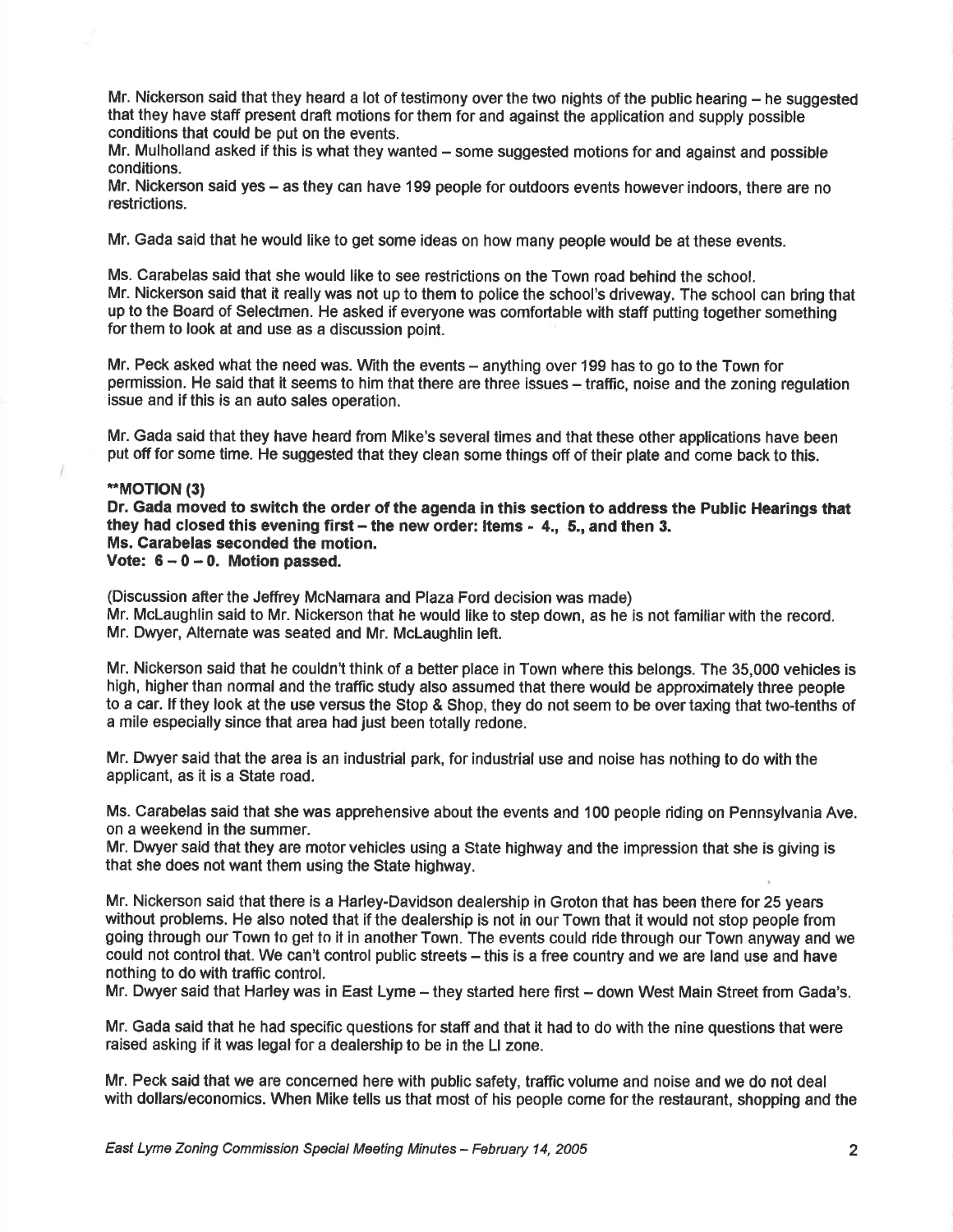museum then the lesser traffic is for the motorcycles. Because of this, he would call this a regional shopping center that sells motorcycles.

Mr. Gada asked if a regional shopping center is allowed under the Ll zone.

Mr. Nickerson and Mr. Peck said absolutely - that is why the Bridal Mall is where it is.

Mr. Peck said that the event issues they will have to work on however they should keep in mind that most entering the area will be cars and not bikes. Also, whatever noise the bikes may produce is a temporary thing as lt moves on and is not an on-going thing like a factory. He said that he is not belittling the issue, he just wants to put it into perspective.

Ms. Carabelas said that she has a problem with it being all at once.

Mr. Nickerson said that they could not regulate who uses a Town road.

Mr. Dwyer said that they have a marathon that ties up the Town for hours while people run around in their shorts. How much could vehicles leaving tie up the Town.

Mr. Gada asked the Recording Secretary when they would have the February 3, 2005 minutes. The Recording Secretary said that they were filed with the Town Clerk that afternoon and that Mr. Mulholland could better let them know when they would get them.

Mr. Mulholland said that they could e-mail them and would also send them out so they would have them before their next meeting.

4. Application of Jeffrey McNamara for a change of Zone from R-10 to CB Commercial for property identified in the application as 100 Pennsylvania Avenue, Niantic, (Parcel A) Lot 13 on East Lyme Assessor's Map 17.3.

(Note: Mr. Peck recused himself for this discussion and sat in the audience. Mr. Dwyer, Attemate was seated for this discussion and decision.)

Mr. Dwyer said that State Road is a very busy commercial street and that he does not see where changing this one corner is a problem or where that one-quarter acre is going to adversely affect anything.

Mr. Salerno agreed and added that he already thought that was zoned commercial. He said that he thinks that the Town Hall is a good buffer. With regard to other lots – they would have to come before the Commission and they would have to approve or deny them separately.

Mr. Mclaughlin said that it seems that the only thing that would fit in there is the professional office building that is planned.

Ms. Carabelas said that there is not a lot of parking there so she could not see some heavy traffic producing business going in there. She came into this tonight feeling opposed to it however now she thinks that this is probably a good use for this.

Mr. Gada said that he agrees wlth Mr. Salemo and that any changes would still have to come back here to them and they would disallow adding the rear lot so what has been brought up as a potential problem is not one at all.

Mr. Nickerson said that he thinks that they as Zoning take seriously changing zones. Here, they are looking at one-quarter of an acre that is bordered on most sides by commercial. There is also the fact that the Town was looking at this property in terms of the Public Safety building and that would have required a change of zone. He said that he does not see the domino effect happening.

# \*\*MOT!ON (4)

Mr. Salemo moved to approve the Application of Jeffrey McNamara for a change of zone from R-10 to CB Gommercial for property identified in the Application as 100 Pennsylvania Avenue, Niantic, GT, (Parcel A), Lot 13 on East Lyme Assessor's Map 17.3. Mr. Dwyer seconded the motion.

Vote:  $6 - 0 - 0$ . Motion passed.

Reason for Approval – This is in keeping with the comprehensive Plan of Development of the Town.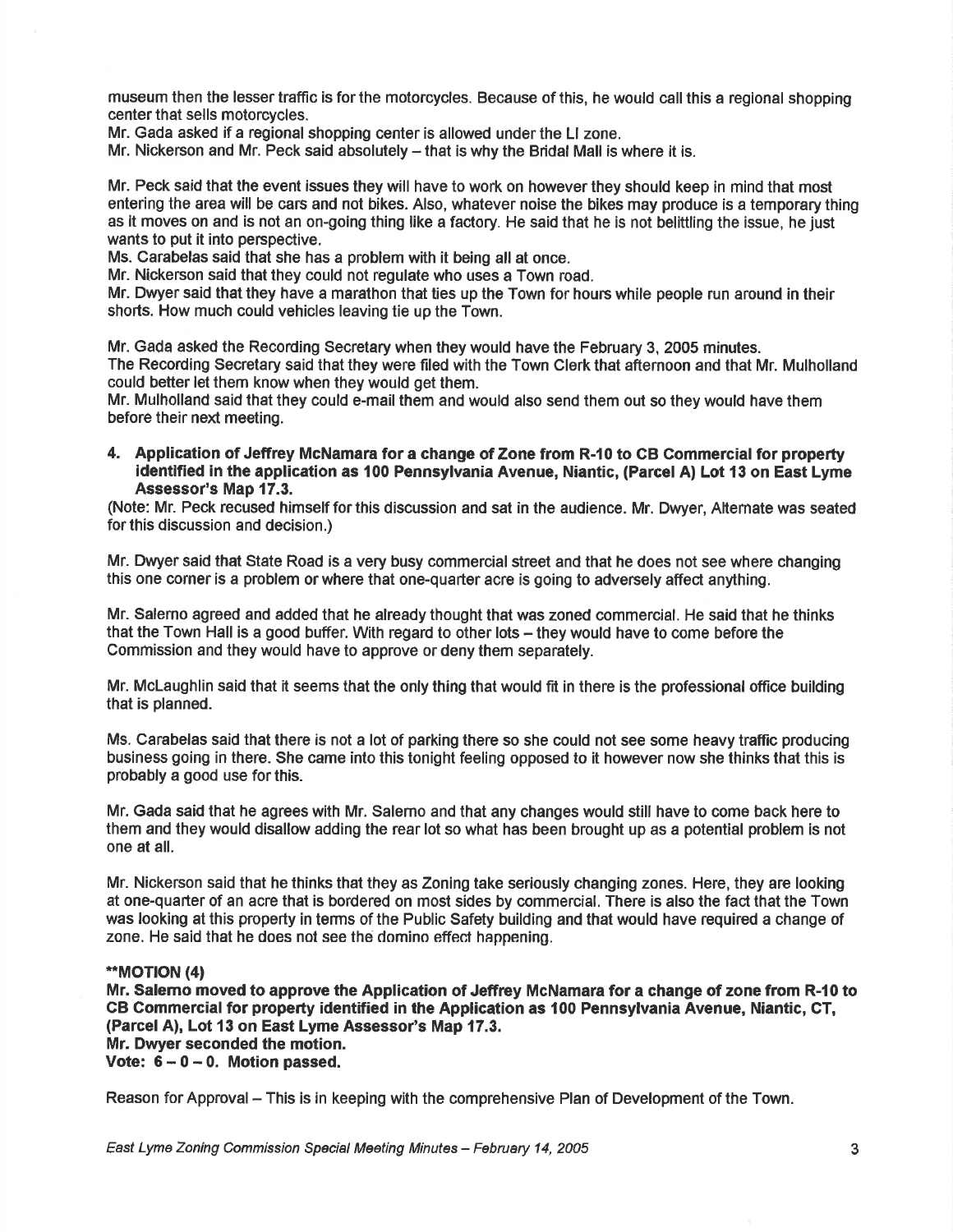Mr. Mulholland stated this would publish on February 24, 2005 and take effect on February 25, 2005.

5. Application of Donald Sherman for a Special Permit to allow an "Auto Sales Agency" at 218 & 222 Flanders Road, Niantic, Lots 23 & 24 on East Lyme Assessor's Map 26.1

(Note: Mr. Peck was seated for this discussion and decision and Mr. Dwyer, Alternate was seated with the audience.)

Ms. Carabelas said that she would like to see a stipulation with regard to the easement so that the turnaround remains.

Mr. Peck said that if this is approved that they are approving the site plan and the easement is on the plan. Mr. Mulholland said that it is a permanent easement.

Mr. Nickerson said that he was comfortable with this use as it was put in our regulations so that we would not look like New London where there is one car dealer next to another for the length of the street. He also noted for the record that this is not like DeBartolos service center as the dealership repair is an accessory use to the primary purpose of selling vehicles.

Mr. McLaughlin asked if DOT looked over the entrance area.

Mr. Mulholland said that they will come down and look at it however, this is not a major traffic generator and the reason why a traffic study was not required.

#### \*\*MOT|ON (5)

Mr. Peck moved to approve the Application of Donald Sherman for a Special Permit to allow an "Auto Sales Agency" at 218 & 222 Flanders Road, Niantic, CT, Lots 23 & 24 on East Lyme Assessor's Map 26.1 and to grant the following two waivers - first a waiver of the rear landscaping and second a waiver of the landscaping along the common driveway. Said approval also includes the following two conditions - first, there will be no parking of vehicles in the northem parcel and second, there will be a permanent easement for truck turning over the northern parcel.

Mr. Salemo seconded the motion. Vote:  $5 - 0 - 1$ . Motion passed.

Abstained: Mr. Gada

Reason for Approval - This is consistent with the Town's Zoning Regulations and with the Plan of Conservation & Development.

Mr. Mulholland stated this would publish on February 24, 2005 and take effect on February 25,2005.

# Old Business

1. Stormwater This is a work in progress

#### 2. Aquifer Protection

This is a work in progress

# 3. Report from Sub-Committee on Lot Sizes - Mr. Nickerson, Mr. Salerno and Mr. Henderson

Mr. Mulholland reviewed the Open Space & Density - Special Use-Elderly (SU-E) and Special Use (SU) changes that had been made to the regulations. (Attached at end of Minutes)

Mr. Nickerson asked that staff schedule this for public hearing.

# 4. Neighborhood Zone Sub-Committee - Mr. Peck and Ms. Byrnes

Mr. Peck suggested that they look over the information that they had received in their packets so that they can discuss it at their next meeting.

# New Business

1. Any other business on the floor, if any, by the maiority vote of the Commission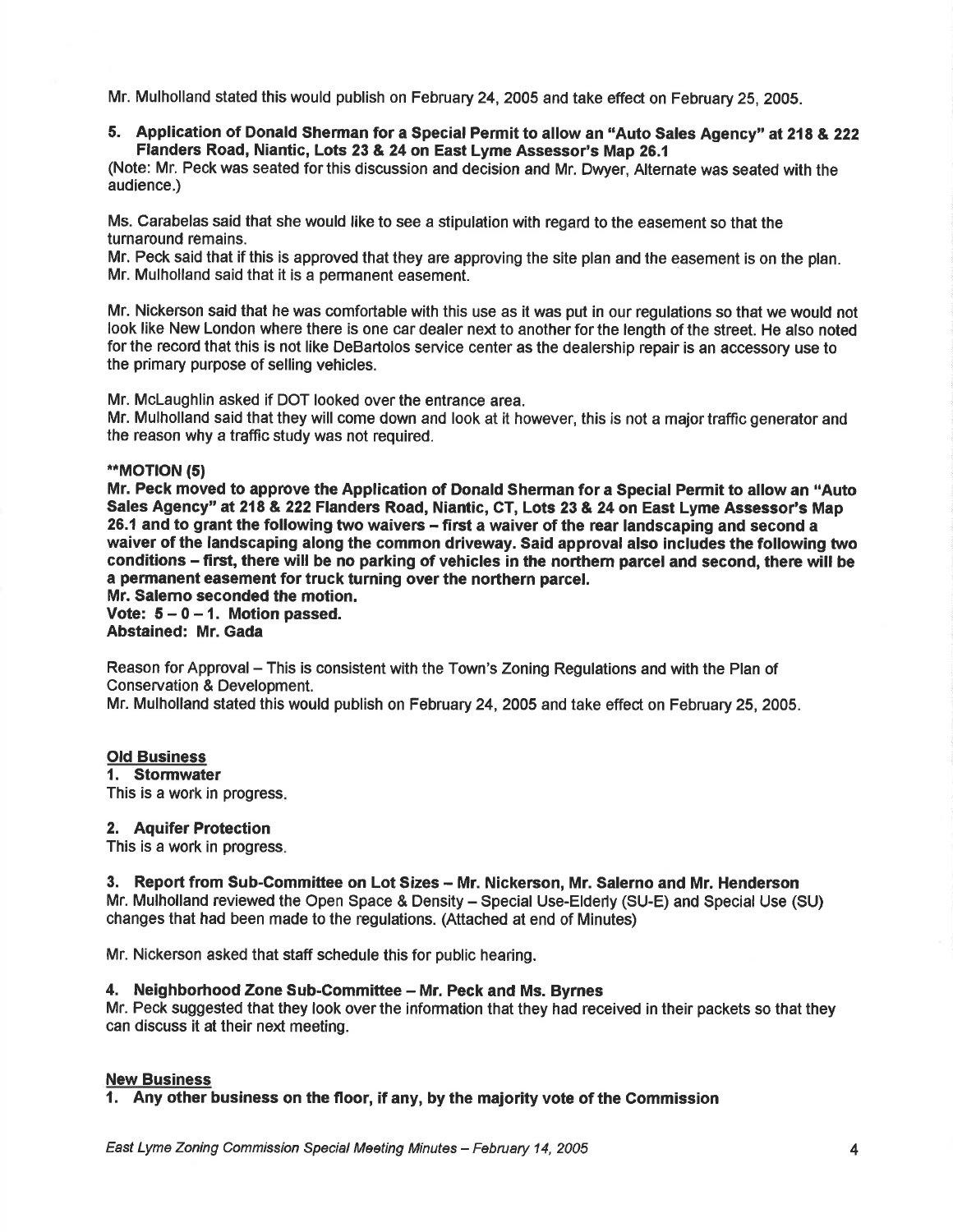There was none

#### 2. Zoning Official

Mr. Mulholland said that he had no further comments.

Mr. Gada asked if anything has come of the Downtown District.

Mr. Mulholland said that he has met with the subcommittee and director and that they are working on guidelines for village district regulations or an overlay district. He said that he thought that they could lift and bring the Noank one here to look over and decide as Noank has worked on this also. He said that they might change the label but not the zone. Case law also tells them that they should not create non-conformities but at the same time they have to be careful on restricting people. There are a lot of issues to be weighed carefully.

#### 3. Comments from Ex-Officio

Ms. Hardy had no report due to the lateness of the hour

#### 4, Gomments from Zoning Board liaison to Planning Commission

Ms. Carabelas did not attend the meeting and had no report due to the lateness of the hour. She said that she would attend the next meeting of the Planning Commission on March 1, 2005.

# 5. Gomments from Chairman

Mr. Nickerson had no further comments.

#### 6. Adjournment

\*MOT|ON (6) Mr. Peck moved to adjoum this Special Meeting of the East Lyme Zoning Commission at 12:00 AM - February 15,2005. Mr. Gada seconded the motion. Vote:  $6 - 0 - 0$ . Motion passed.

Respectfully submitted,

Karen Zmitruk, Recording Secretary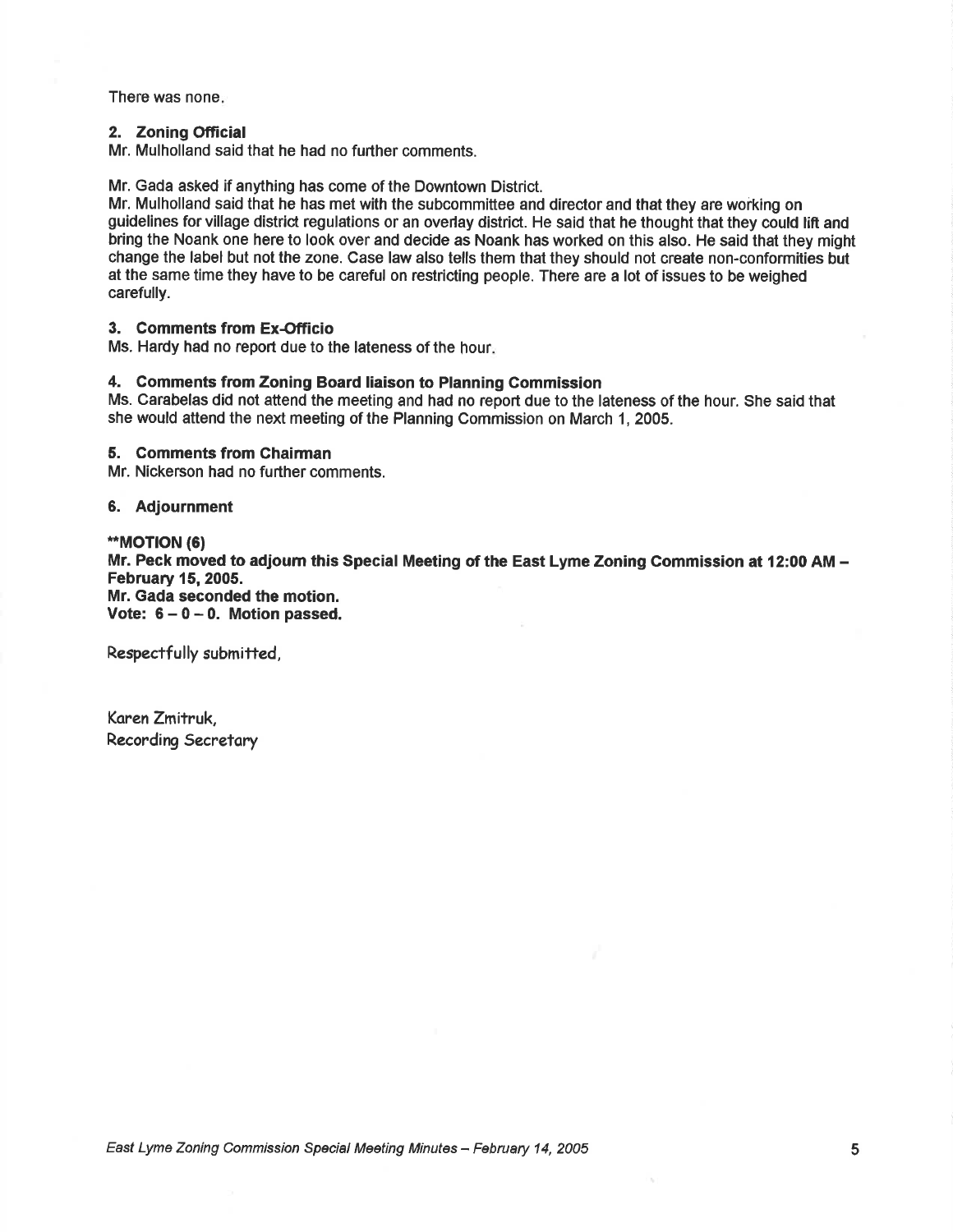# Town of

P.O. Drawer 519 **Zoning Department** 



**East Lyme** 

108 Pennsylvania Ave Niantic, Connecticut 06357 (860) 691-4114 Fax (860) 739-6930

| TO: |  | <b>East Lyme Zoning Commission</b> |
|-----|--|------------------------------------|
|     |  |                                    |

FROM: William Mulholland, Zoning Official

DATE: February 1, 2005

RE: Open Space & Density - Special Use - Elderly (SU-E) & Special Use (SU)

As the Commission is aware, the standing subcommittee on Lot Sizes is considering modification to the Open Space and Density requirements in the SU-E and SU Zones. I have been requested by the subcommittee to review the current regulations and to offer an opinion. With regard to the SU-E regulations I would suggest the following:

The primary density control and open space criteria are regulated under Section 25.5 Table of Minimum Controls. I would suggest we modify the regulations as follows:

# **Section 25.5 Table of Minimum Controls**

**Elderly Housing** 

**SU-E** 

1. Lot shall contain not less than 10,000 square feet per unit where there are no public sewers or water facilities. This telete may be reduced to 6,000 square feet per family unit where there is public water and/or public sewer facilities existing. The maximum number of dwelling units per acre is five.

Tasy to grand replace > fropping<br>from 5 to 4

1. Open space shall consist of 30% of the lot area. The open space may be used for passive recreation. The open space shall be contiguous. Such open space area shall not include wetland soils classified as poorly drained or very poorly drained by the National Cooperative Soils Survey. The maximum number of units per acre is four (4).

2. No building shall be less than 20 feet from all internal roadways. No unit may be located less than 15 feet from any other single family detached residential unit.

3. (1) Each dwelling unit shall be occupied by:

- a. At least one person who is 55 years of age or older.
- b. Occupant pursuant to (a) above who survives.

Attachment - Zonig Spec. Mg. 9/19/05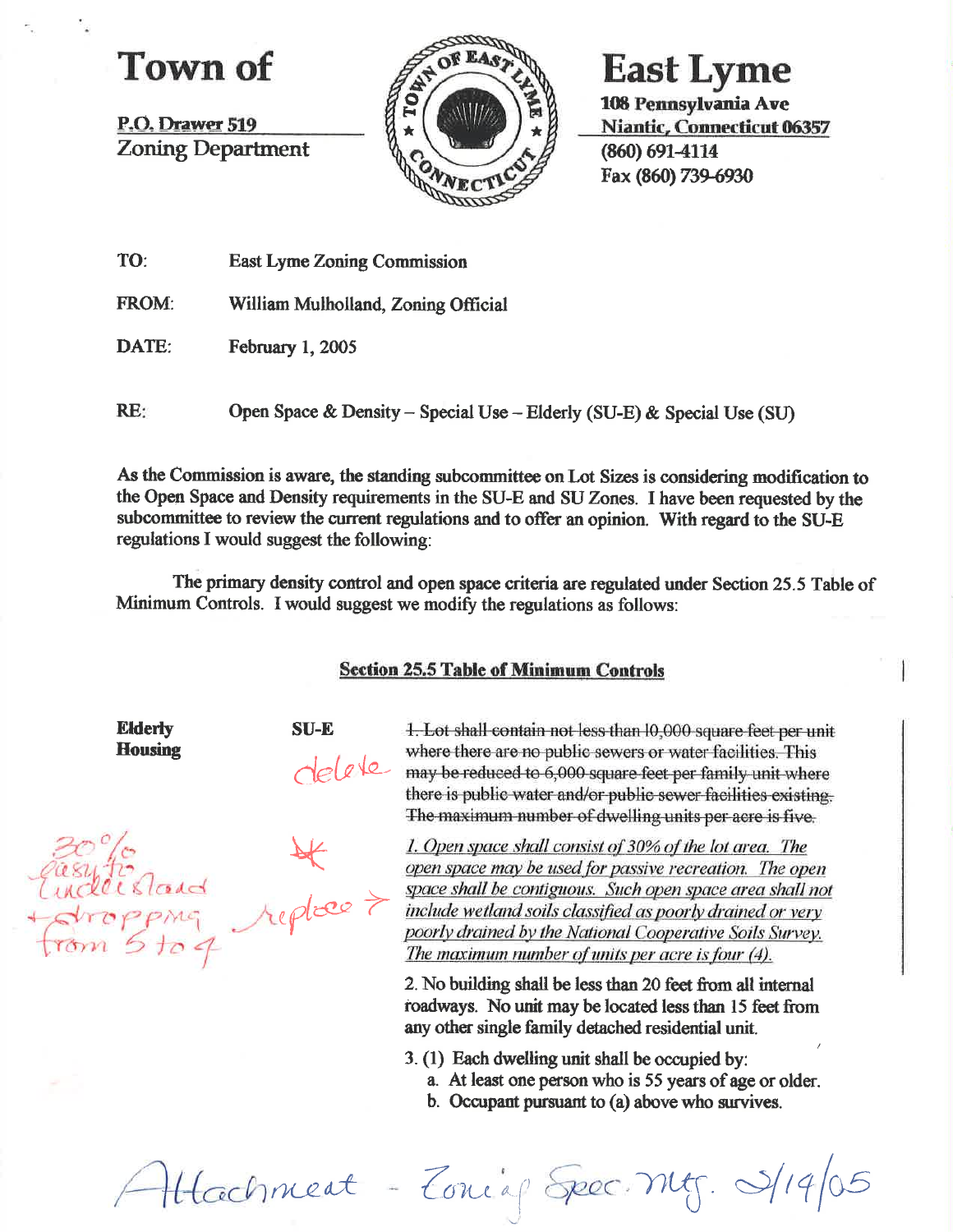c. Occupant pursuant to (a) above who's co-occupant has entered into a long-term continuing care facility.

In b. and c. above, remaining occupants who remarries or cohabitates must meet all occupancy requirements.

(2) Required floor area in all units shall contain not less than 650 square feet for one bedroom and 800 square feet for each two bedroom.

4. A project consisting of single family detached residential units shall be designed in clusters of no more than 8 units, and each cluster shall be separated from adjoining clusters by a distance of 50 feet or more.

5. Internal roadways for a project consisting of single family detached residential units shall be constructed to the following standards. The roadways shall be constructed to town standards for geometry and cross sections, base construction and surfacing, lighting, underground utility and drainage. The main access roadway shall be no less than 24 feet in width and other interior roadways shall be no less than 20 feet in width. No on - street parking shall be permitted on internal roadways.

6. No more than 40 percent of the lot area may be covered with impervious surfaces.

7. Each dwelling unit shall contain a basement or attic for storage.

8. The purchase of a dwelling unit for investment purposes, i.e., by a person or entity not intending to occupy the unit, is prohibited except that a non-resident family member may purchase up to one unit for persons who will reside in the unit and who otherwise comply with the provisions of this regulation.

9. An owner of a dwelling unit may rent his or her unit for a term(s) of not less than one year provided that the tenant fully complies with all of the conditions of this regulation.

10. There shall be set aside contiguous open space area equal to 2,000 square feet per unit. Such open space area shall not include wetland soils classified as poorly drained or very poorly drained by the National Cooperative Soils Survey.

1044. A walking trail system shall be provided within the proposed development. Unpaved walking trails may be

telete

proposed development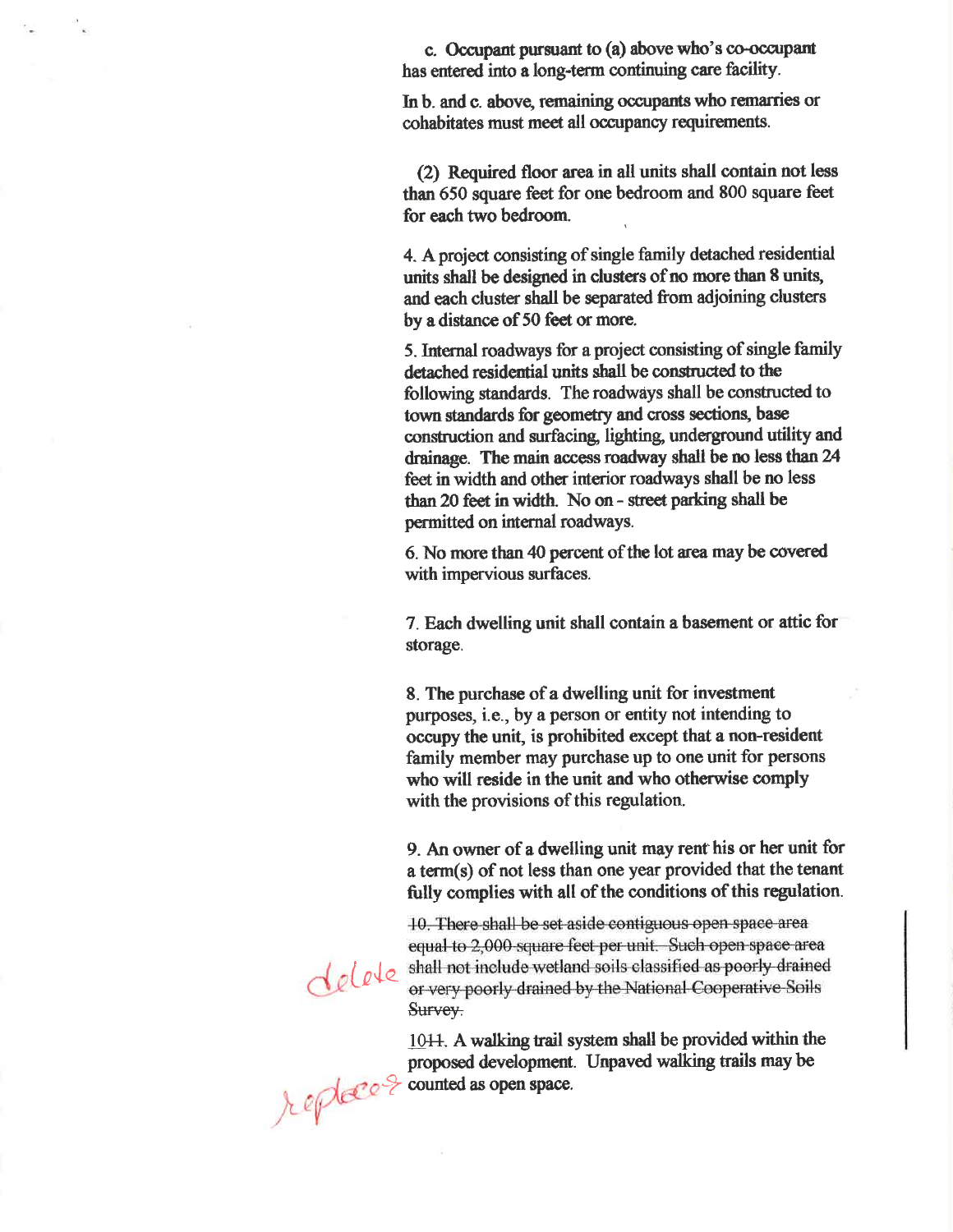**Multi-Family**  1. Area: A minimum of twenty Dwelling acres of contiguous land is required for a multi-family development. 2. Density: The average number of dwelling units per acre in a development shall not exceed two. In computing the number of acres in the parcel of land proposed for development for the purposes of this paragraph, the number of square feet in the buffer area pursuant to subparagraph (7) following, shall be excluded.

3. Grouping: The shortest distance between any two structures shall be not less than the height of the taller structure, with a minimum of 24 feet. Courts shall be completely open on one side. Each structure shall consist of no more than 12 units. Maximum height of any building in the development shall be two stories, but such height shall not in any event exceed 30 feet. The Commission may waive the separation requirement if design of the proposed development is benefited by closer spacing.

4. Recreation Space: There shall be set aside, suitably prepared, protected and equipped for organized recreational activities, site areas oil to 300 square feet per dwelling unit, which are not to be included in the buffer strip, and are not wetlands or slopes of 15 degrees or greater.

5. Living Space: There shall be set aside, not to be built upon, unpaved and landscaped with an acceptable balance of viable trees, shrubs and grass, site area equal to 3,000 square feet per dwelling unit. The buffer area described in subparagraph (7) following, shall not be considered as living space in computing the 3,000 square feet of living space per dwelling unit.

6. Open Space: In addition to the 3,000 square feet of living space required in (5) above 2,000 square feet of open space per dwelling unit shall be provided, which may include open paved areas, and one half the area of covering parking or garage areas.

4. Open space shall consist of 30% of the lot area. The open space may be used for passive recreation. The open space shall be contiguous. Such open space area shall not include wetland soils classified as poorly drained or very poorly drained by the National Cooperative Soils Survey. 5.7. Buffer Area: There shall be provided a landscaped side or rear yard buffer area of at least 100 feet in width adjacent to each property line of the parcel to be developed. All buffer areas shall be planted or preserved in a natural state in a mixture of evergreen and deciduous trees and shrubs and shall be maintained in proper order so as to protect adjacent properties and present a reasonably opaque, natural barrier to a height of ten feet.

If, in the opinion of the Zoning Commission, the individual topographical or natural qualities of the site should suggest that this buffer region is not appropriate, the Commission

 $belete$ 

Le Certe

delete

Bulstreight